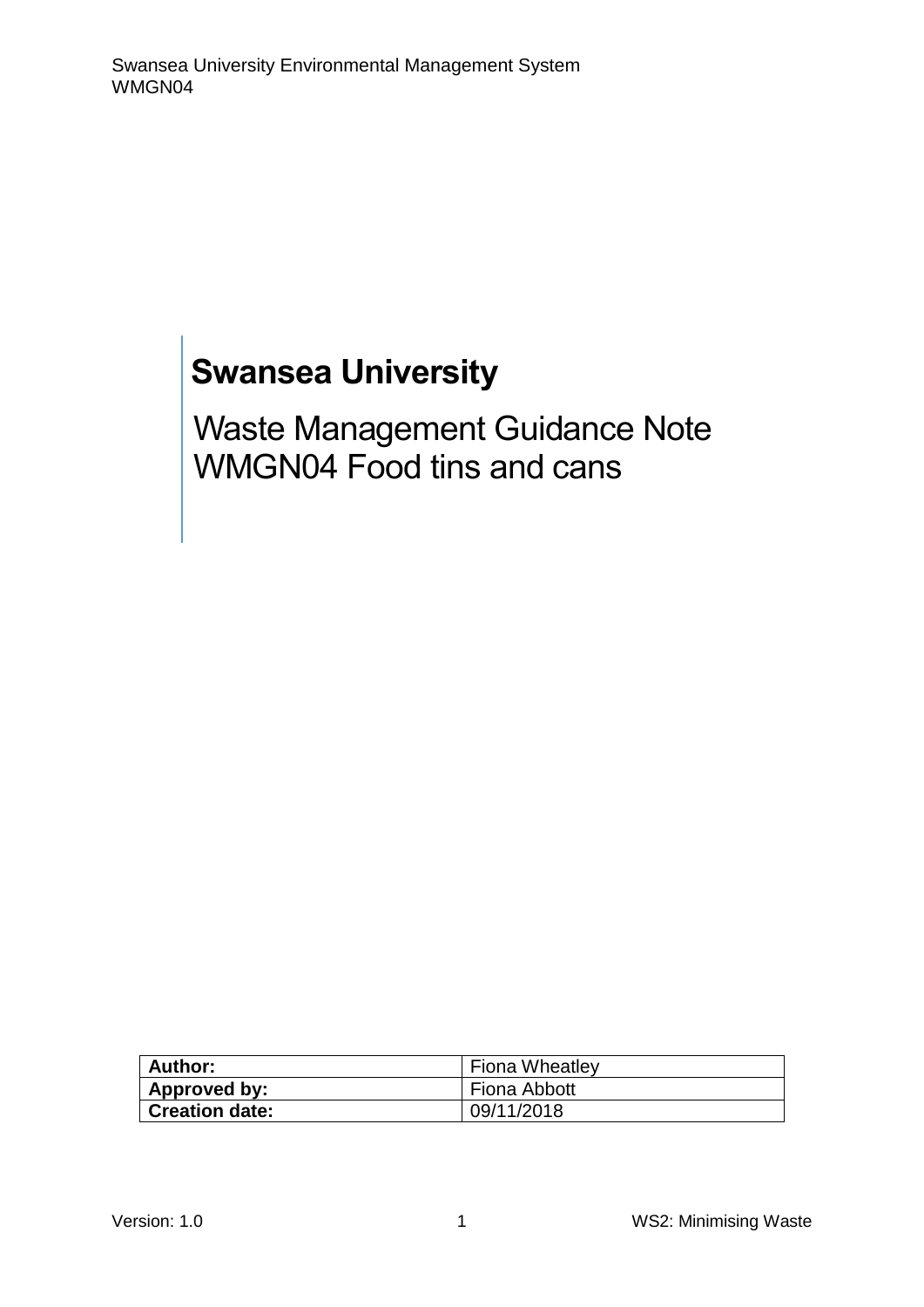| <b>Waste Management Guidance Note WMGN04</b><br><b>Food tins and Cans</b> |                                       |
|---------------------------------------------------------------------------|---------------------------------------|
| <b>Location Generated</b>                                                 | All areas                             |
| <b>EWC</b>                                                                | 20-01-04                              |
| <b>Type</b>                                                               | <b>Controlled Waste Non-Hazardous</b> |
| <b>Disposal Method</b>                                                    | Segregated for recycling              |
| Bin/Bag Type                                                              | Quad bin / Clear Bag                  |

## **Duty of Care Requirements**

Any business or public body that generates waste materials should apply the waste hierarchy to all streams in order to minimise the amount of waste sent for disposal. In practice, this means ensuring all wastes are segregated at source and disposed of via the correct stream.

The University has committed to segregating its waste at source and focusing on separating key recycling streams; cans, paper, plastics, food and glass. Segregation at source improves recyclit quality and also adheres to the Waste Regulations (England and Wales) 2011. The Regulations stipulate that materials such as paper, metal, plastic and glass must be collected separately if it is necessary to encourage high quality of the recycling of the material.

Most food tins and drinks cans are made of highly recyclable aluminium or steel. Recycling an aluminium can saves 96% of the energy used to make a can from ore and produces 95% less air pollution and 97% less water pollution. Aluminium can be recycled time and time again without loss of properties. Steel can also be recycled time and time again without loss of quality. Making new steel products from recycled steel instead of virgin ore reduces water use by 40%, water pollution by 76%, air pollution by 86%, and mining wastes by 97%.

Though classified as non-hazardous it is a legal requirement under the Hazardous Waste Regulations to segregate hazardous wastes from non-hazardous wastes and to ensure that all wastes are correctly classified. Incorrectly disposing of hazardous waste via the general municipal waste stream can lead to legal and financial penalties dependent upon the severity of the noncompliance.

#### **Items**

Food tins and cans should be deposited only in the defined can recycling bins (typically part of the University's standard "waste quads/duos")

Under **no** circumstances should

- (a) any food tins and drinks cans be deposited in the general waste bin it diverts valuable material from being recovered or recycled and options are available
- (b) Where possible food cans should be rinsed to reduce the amount of residue deposited into the recycling bin.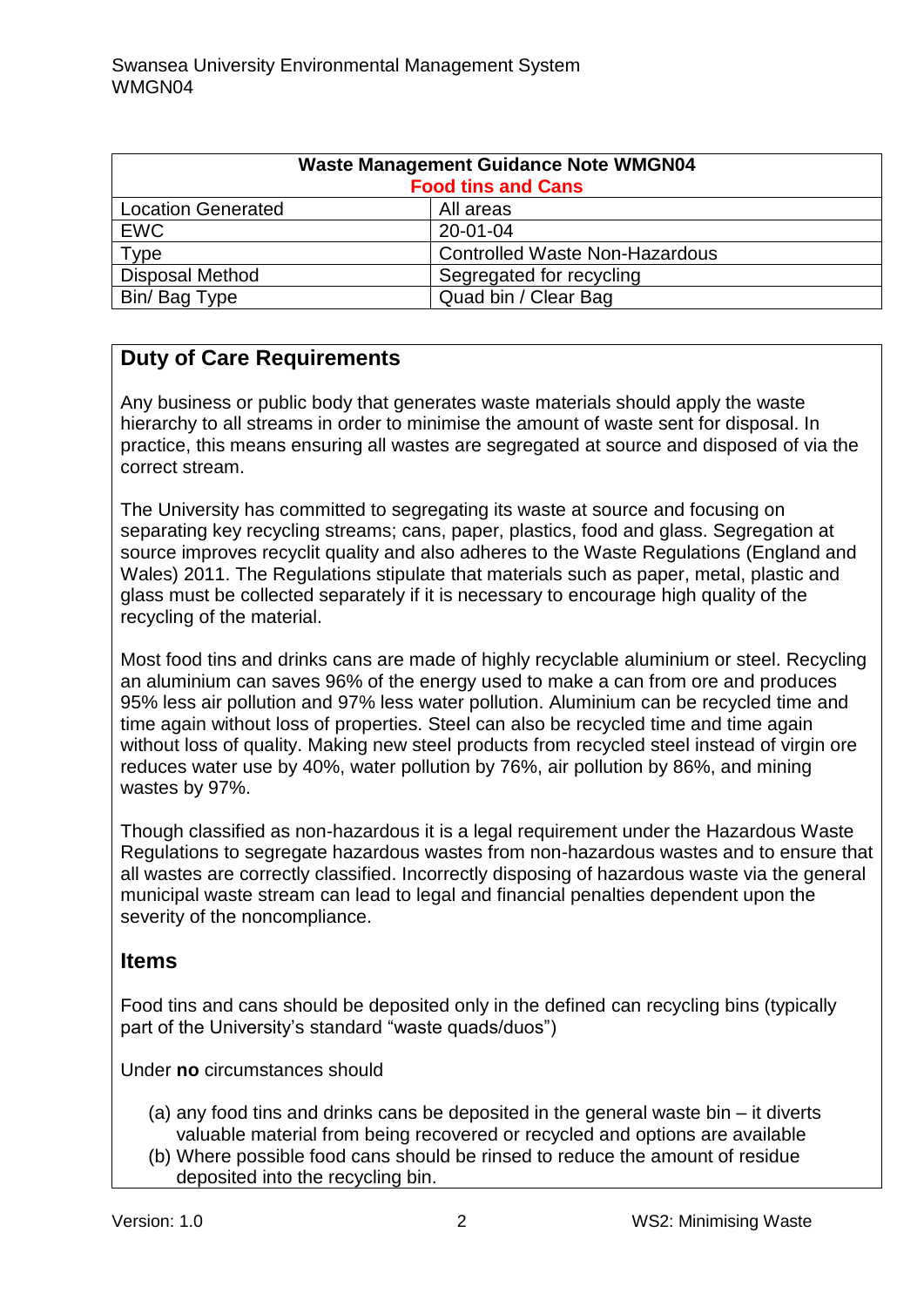## **Disposal Instructions**

#### **Internal Bins**

Only metal, top-opening quads/duos with clear bin bags are to be used for can recycling disposal. No personal/under-desk containers should be in used in offices as it deters from recycling materials.



Figure 1 – Swansea University indoor "quad" bins

### **External Bins**

Only metal, front-opening quads/duos are to be used for can recycling disposal. No other bins are to be used for loose items.



Figure 2 – Swansea University external "quad" bins and external contractor bin

Collected clear bin bags will be deposited into the larger-dedicated bins (provided by the waste management contractor), which are located in compounds across the University's estates.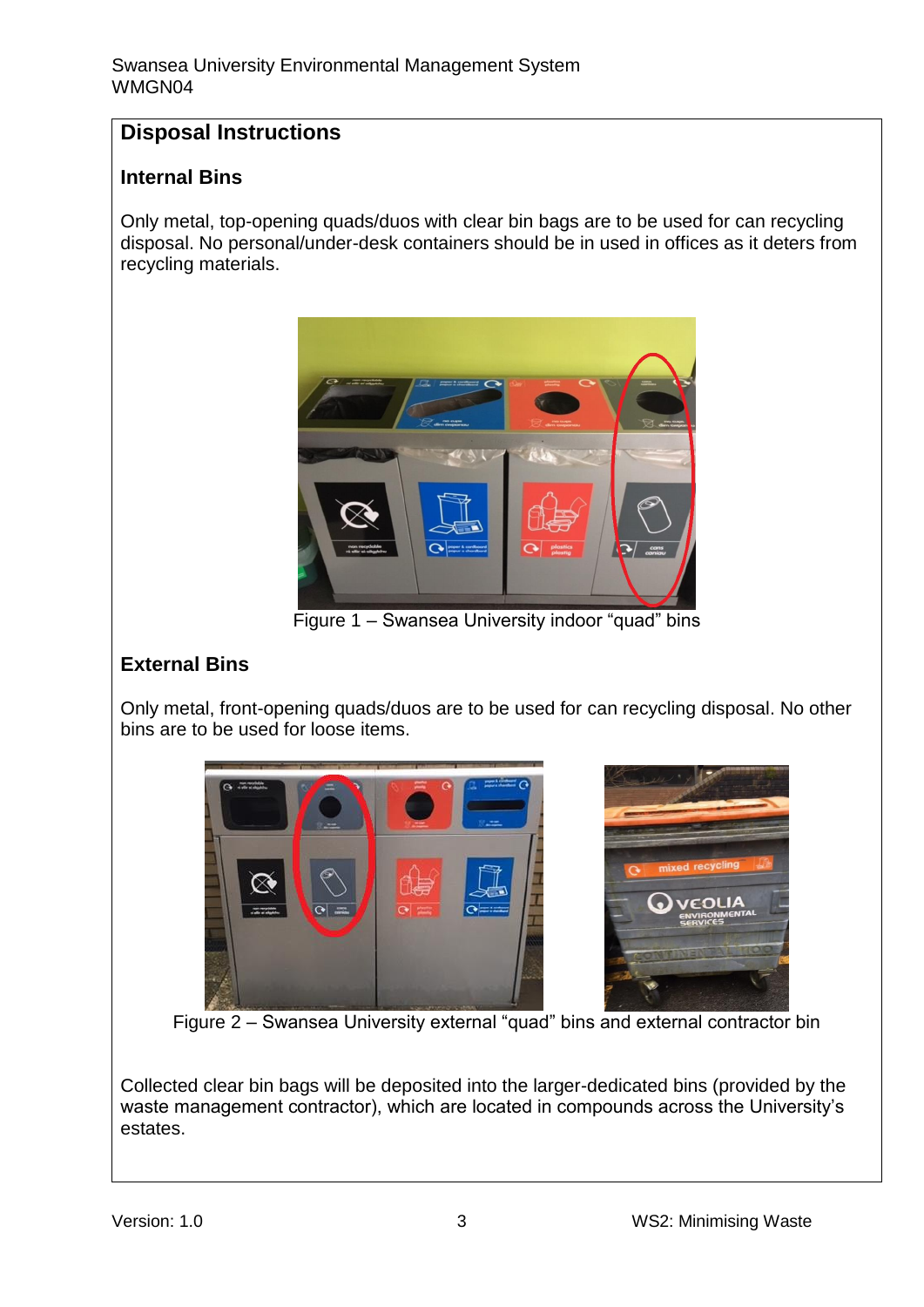## **Disposal Cost**

The disposal cost is factored into the University's waste management service provision; therefore there is no direct cost to individuals/Colleges/PSUs.

## **Labelling**

See template

**For further guidance please contact [Estates-Waste@Swansea.ac.uk](mailto:Estates-Waste@Swansea.ac.uk)**